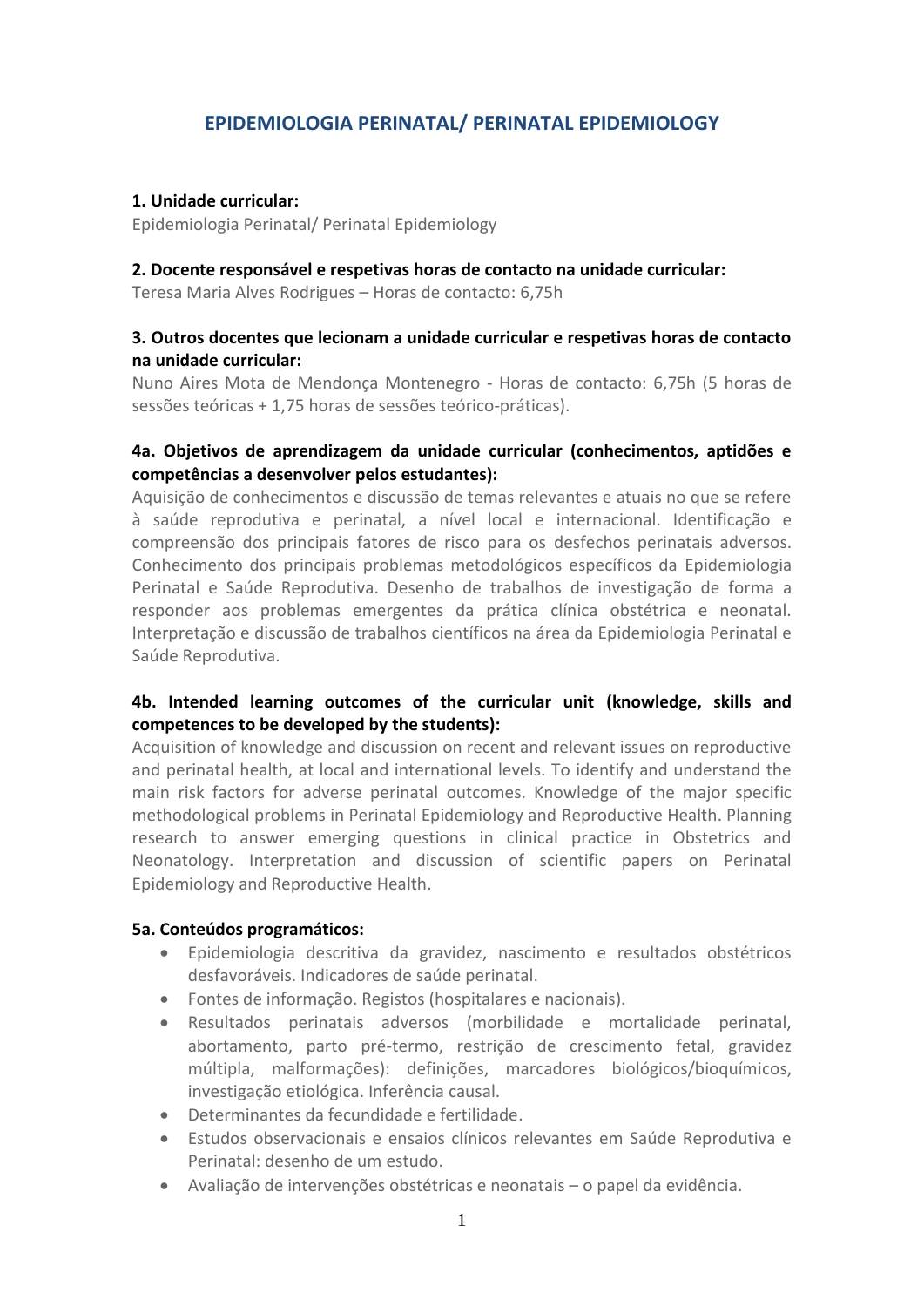- Coortes de recém-nascidos: a investigação para o futuro.
- Repercussões dos resultados obstétricos desfavoráveis na saúde da criança e do adulto.

### **5b. Syllabus:**

- Descriptive epidemiology of pregnancy, delivery and adverse obstetrical outcomes.
- Perinatal health indicators.
- Sources of information. Registries (hospital-based and national data).
- Adverse perinatal outcomes (perinatal morbidity and mortality, miscarriage, preterm delivery, fetal growth restriction, multiple pregnancy, malformations): definitions, biological and biochemical markers, etiological research. Causal inference.
- Determinants of fecundity and fertility.
- Observational studies and relevant clinical trials in Reproductive and Perinatal Health: study design.
- Evaluation of obstetrical and neonatal interventions: the role of evidence.
- Birth cohorts: future research.
- Consequences of adverse obstetrical outcomes on the health of infants and adults.

# **6a. Demonstração da coerência dos conteúdos programáticos com os objetivos de aprendizagem da unidade curricular:**

As sessões teóricas permitirão a aquisição de conhecimentos sobre os principais temas da Epidemiologia Perinatal e Saúde Reprodutiva. Serão abordados os problemas metodológicos mais frequentes na Epidemiologia Perinatal. Os assuntos serão ilustrados por múltiplos e variados exemplos práticos. Nas sessões teórico práticas, procurar-se-á responder a questões específicas, recorrendo à leitura de artigos científicos e à elaboração preliminar de um trabalho de investigação.

# **6b. Demonstration of the syllabus coherence with the curricular unit's intended learning outcomes:**

Theoretical sessions will allow acquisition of knowledge on the major subjects of Perinatal Epidemiology and Reproductive Health. These sessions will deal with the most frequent methodological issues in Perinatal Epidemiology. The subjects will be illustrated with multiple practical examples. In Theoretical – practical sessions, specific questions will be answered, by critical reading of scientific papers and a preliminary design of a research project.

# **7a. Metodologias de ensino (avaliação incluída):**

Tendo a unidade curricular 3 ECTs, estima-se um total de 81 horas de trabalho do estudante, das quais 13,5 são de contacto, distribuídas da seguinte forma:

- Sessões teóricas: 10 horas
- Sessões teórico-práticas: 3,5 horas

A avaliação consistirá de um trabalho individual escrito, em resposta a um problema específico em Epidemiologia Perinatal.